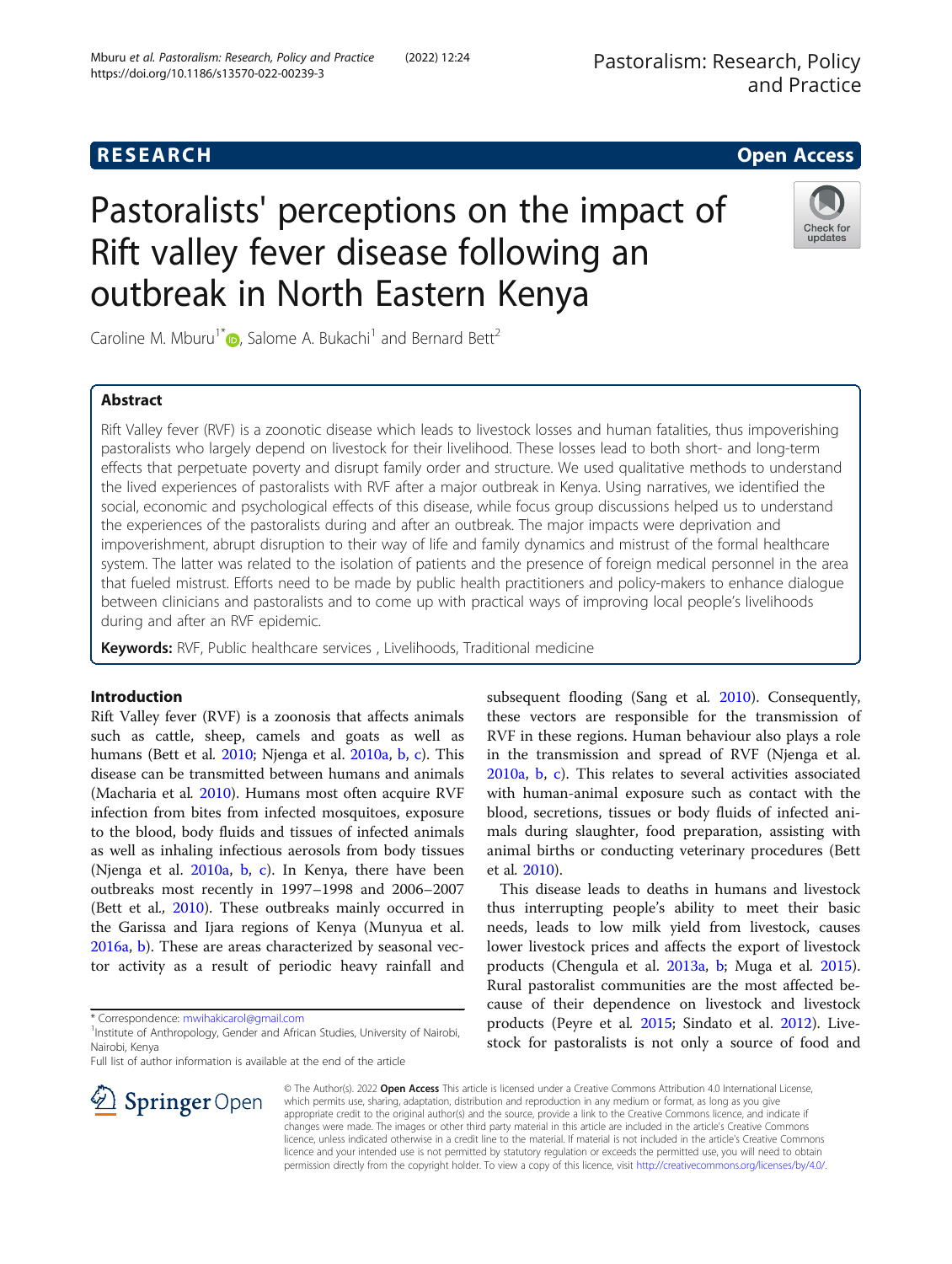livelihood but also a source of personal pride and prestige, and thus, livestock losses lead to psychosocial distress (Sindato et al. [2012](#page-7-0)). Other cultural values attached to livestock include draught power, manure and their role as dowry (Peyre et al. [2015\)](#page-7-0). There are several studies on the economic impact of Rift Valley fever, most focusing on the country level and are quantitative in nature (Pendell et al. [2016;](#page-7-0) Peyre et al. [2015;](#page-7-0) Wanyoike and Rich [2010\)](#page-7-0). However, some have observed that the effects of a disease are complex and very few studies access the full scope of these effects and thus the need for qualitative studies of impact (Evans [2006](#page-6-0); King and Bertino [2008;](#page-7-0) Peyre et al. [2015](#page-7-0)). Some of the effects of RVF are difficult to measure quantitatively especially in pastoralists contexts because of the cultural, emotional and psychological attachment that people have with their animals (Evans [2006\)](#page-6-0). Qualitative studies thus are able to provide additional information that contributes to capturing the full extent of zoonotic diseases in specific contexts, thus aiding in priority setting and the development of very targeted interventions (Evans [2006](#page-6-0); Bukachi et al. [2017](#page-6-0); Molyneux et al. [2011](#page-7-0)).

The objective of this qualitative study was to establish the ways in which RVF affected individuals and families and their experiences regarding RVF treatment and health care access during an outbreak in Ijara district, Kenya. Our analysis focused on the lived experiences of individuals in this study area following a devastating outbreak that led to losses of livestock and human fatalities as well.

# Study area and population

Ijara sub-county is located in North Eastern Kenya and is an arid area with predominantly mobile pastoralists who keep cattle, goats, sheep and camels. The map of the study area is shown in Fig. [1](#page-2-0). The area receives an average annual rainfall of 250–350 mm (Kiambi et al. [2020](#page-7-0)). It has a population of 141,591 people mostly of the Somali ethnicity (KNBS, [2019](#page-7-0)). This study was carried out in the Ijara and Bulla Golol locations. The two locations are approximately 50 km apart. These areas were chosen because they have consistently been affected by RVF outbreaks and to a greater extent than other regions in Kenya (Njenga et al. [2010a](#page-7-0), [b](#page-7-0), [c\)](#page-7-0). Generally, the sub-county is sparsely populated with the majority of the population being concentrated in facility and service areas. The population depends on pastoralism for livelihood and has great value for animals.

# Methods

This study was part of a large multi-disciplinary study on the transmission dynamics of RVF in livestock and people called the Dynamic Drivers of Disease in Africa Consortium (DDDAC). The purpose of the study

discussed here was to examine the perceived impacts of RVF and the community's experiences with this disease. We conducted eight focus group discussions with 85 participants and narratives with six participants. The participants consisted of both males and females and were all aged 18 years and above. Focus group discussions were gender-specific to allow the participation of both genders without dominance from either one. The focus group participants were asked open-ended questions about the benefits of livestock for livelihood, specific ways in which RVF affected them as individuals, families and community as well as both the short- and long-term effects of the RVF outbreaks. The focus group discussions were held in the village either in the morning or in the afternoon under a tree or shed for between 60 and 75 min. Local male elders were also present during the interviews to clarify issues once the discussion was over.

Following the conclusion of the focus group discussions, a total of six narratives were conducted with four men and two women who had an immediate family member infected with RVF (5) or had been infected in the last outbreak with RVF (1). Narratives were used to obtain a detailed profile of the personal lived experience with RVF including their ability to meet their basic needs, impact of the illness or death on the family and their health-seeking behaviour related to this illness. These narratives were conducted in a location suitable to the interviewee such as their home or in a quiet location within the local shopping centre. Each interview took place within 60 to 90 min. The discussions and interviews were moderated by the lead author with a notetaker present in all the interviews. An interpreter, who was fluent in both the local language (Somali) and English, was also present. This research was conducted for 3 months in 2013. Purposive sampling was used to select the informants for the narratives and focus group discussions. This was done to increase the likelihood of generating appropriate and useful data by interviewing those who were knowledgeable on the study subject. The people were recruited from a wide age range (18– 60 years) to provide a wide scope of information. Nine to 11 people were recruited in each focus group. Four focus groups were conducted with members of each gender. All the focus group discussions and narratives were audio-recorded and notes taken. The audio files were transcribed and translated into English by CM. Field notes were used as data to verify the translated transcripts. Thereafter, coding was done manually by CM who categorized the data to identify related ideas and the codes were verified by SB as recommended for qualitative analysis (Richards et al. [2018\)](#page-7-0). Afterwards, the codes were grouped into themes according to the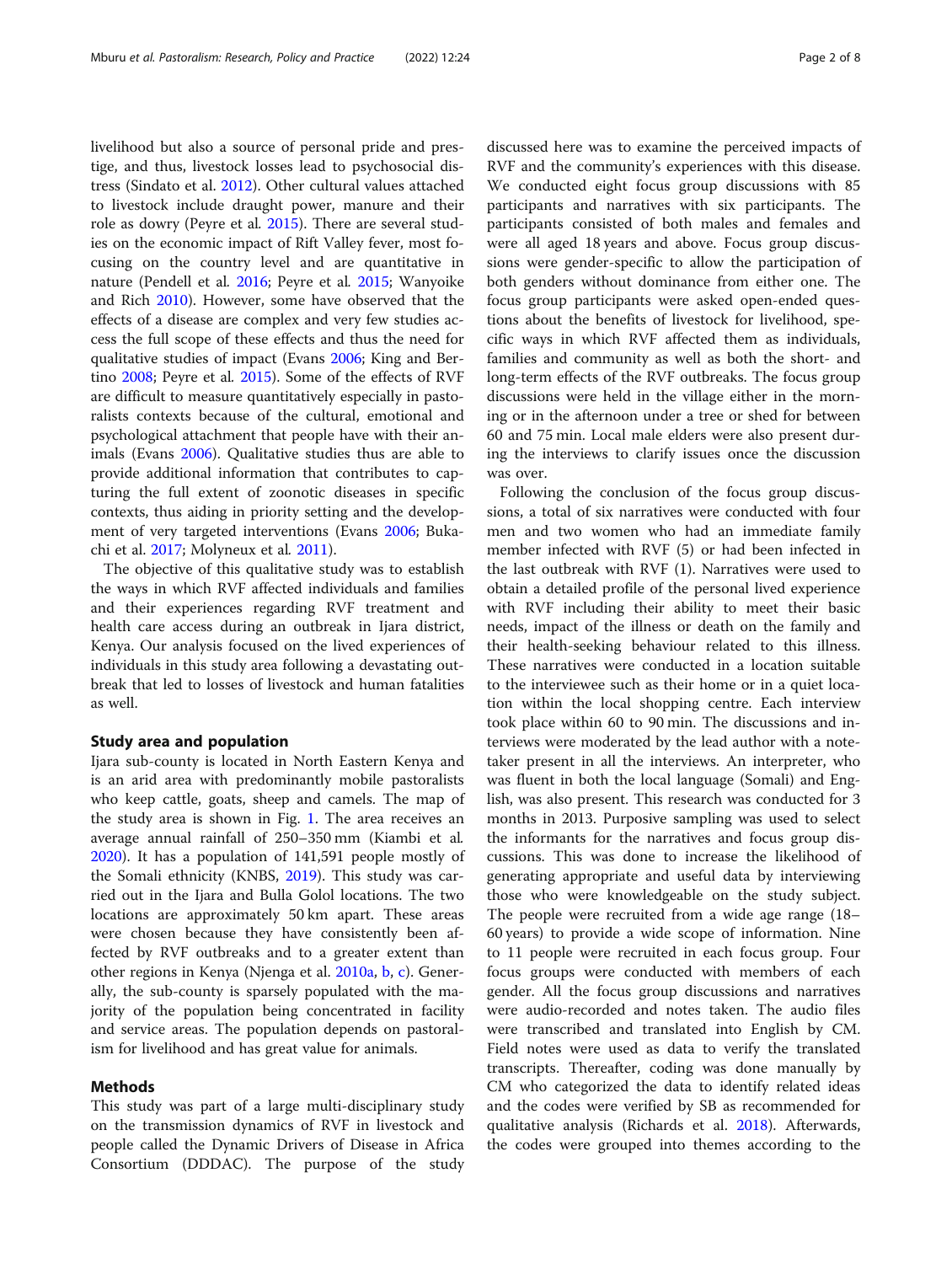<span id="page-2-0"></span>

study objectives. Translated verbatim quotes have been used to illustrate some key points in this study.

### Ethics statement

This study was part of a larger study titled Dynamic Drivers of Disease in Africa Consortium (DDDAC) carried out by the International Livestock Research Institute (ILRI). The ethical clearance was issued by the Ethical Review Committee of AMREF in Kenya. The research permit was obtained from the National Council of Science and Technology in the Ministry of Higher Education, Science and Technology. Verbal and written consent for participation in the study was sought from all the adults recruited. Only those who consented in writing to participate in the study were interviewed. No personal identifying information was collected. Additionally, to ensure the anonymity and confidentiality of the participants, pseudonyms were used in the data collection tools and in the final report.

# Results

This study sought to understand the social, economic and psychological effects of Rift Valley fever (RVF) and the health-seeking behaviour of the pastoralists during an RVF outbreak. Therefore, we discuss the major perceived impacts of this disease as well as the management of RVF disease in humans.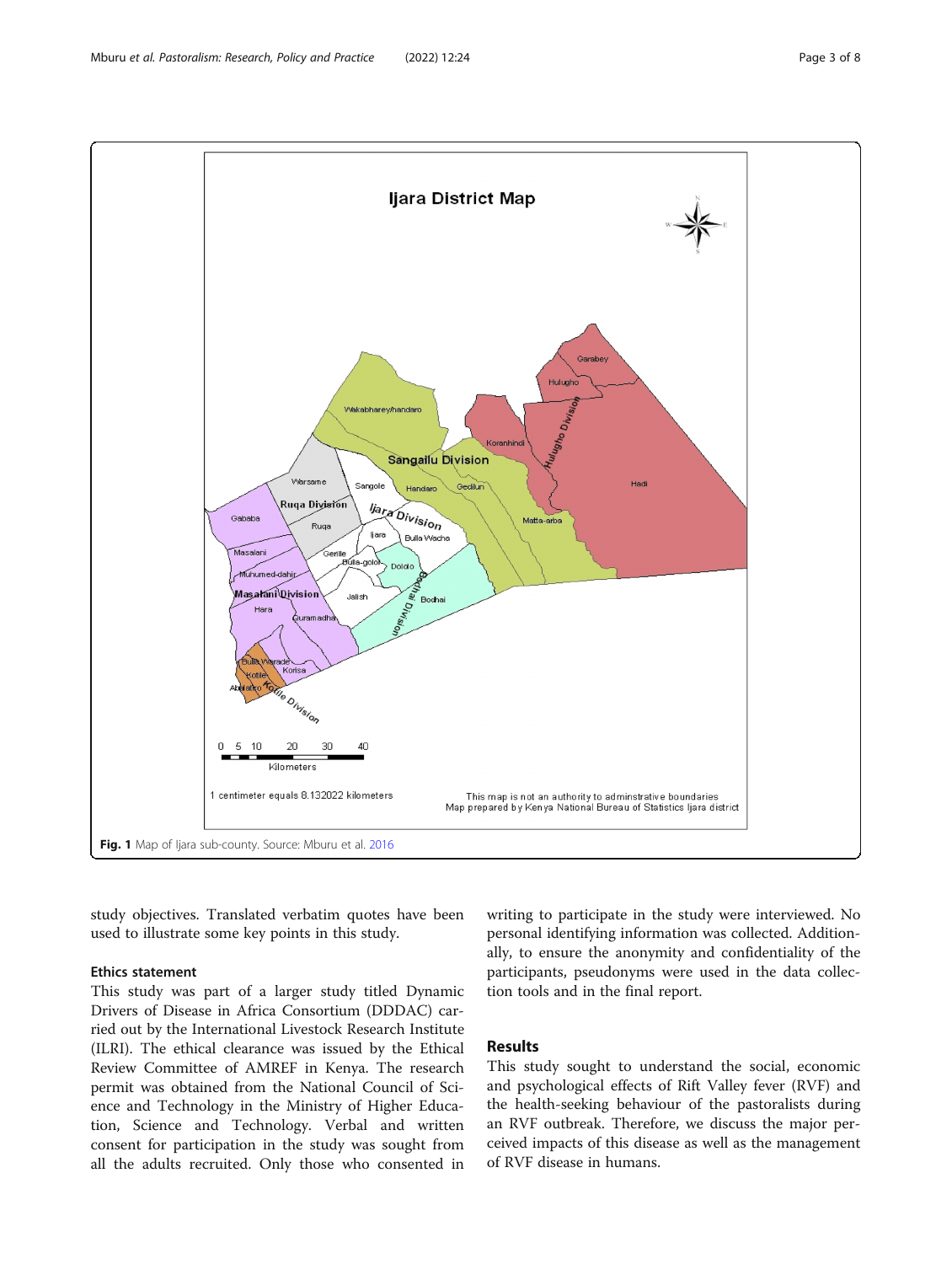# Deprivation and impoverishment

Pastoralists in this study area reported a great loss of livestock and especially sheep during the RVF outbreak. Participants in the study observed that this adversely affected them as they depended on livestock for their sustenance and so they lost a great deal of their means of livelihood. For example, men in an FGD opined that, people here depended on livestock for everything so when they died, we were adversely affected. Women also collaborated this by adding that they lost about 60% of their livestock. For instance, they said, RVF killed a lot of our livestock. If you had 100 of them, 60 died as a result of RVF.

The most immediate effect of this loss therefore was immense hunger which was noted by both men and women. This was mainly a result of the closure of livestock markets and the ban on slaughter and consumption of meat products. This is exemplified in the quotes below:

People here depended on goats and sheep for sustenance. We sold them to buy food and slaughtered them for food too. Therefore, when all of them died we were affected deeply. (Men FGD, Ijara)

When there was the RVF outbreak, the livestock markets were closed so we just stayed home …hungry. (Women FGD, Ijara)

Pastoralists also noted that following these losses there was impoverishment and poverty as a result of the loss of their means of livelihood as demonstrated in the quote below:

We became destitute and RVF reduced the population of livestock to zero. People who were rich become beggars and that was devastating. (Women FGD, Ijara)

Rift Valley fever led to the loss of human lives, and the pastoralists noted that this led to a sense of hopelessness, fear and anxiety. Participants in this study for example observed, RVF is dangerous…people die very fast on acquiring RVF. We were scared, when we heard of RVF anxiety developed observed a 45-year-old woman whose husband died of RVF in 2007.

Abrupt disruption to the way of life and family dynamics

Pastoralists reported that another major effect of this disease was the abrupt disruption to their way of life and family dynamics. This was reported by those who had lost an immediate family member due to RVF. The women, for instance, had to fend for themselves and their children and in other cases even get married so as to get male support. In a focus group discussion one woman said that, "It was very difficult for a woman if the husband died. This is because the woman had to look after the children and also look after the remaining livestock on her own and that was a very difficult life". In a focus group discussion, the men said that, whenever a husband died the wife was affected psychologically, she lost weight, and the children went hungry because there was no one to provide for them.

Narratives with two female informants exemplify this dilemma. This is an excerpt from a 45-year-old woman whose husband died of RVF in 2007:

His death affected me because I had no companion to raise my children. I had to do everything for them including paying school fees. It was very hard.

Another female informant whose mother died when she was 15 years old observed that she had undergone a lot of problems including having to look after her younger siblings who were aged 3 years and one and a half. She expressed her predicament in the following quote:

I went through a lot of problems when my mother died. I got married after she died so that I could get support to raise my younger siblings. I did not want to get married since I was only 15 years old but I had to.

Men on the other hand expressed the difficulties of raising children alone when the wife died. In one focus group discussion the men said that, whenever a mother died life became very difficult for the husband and the children. It would even have been better if the husband died and the woman remained. There was nobody to look after the children when the mother died. There was no one to fetch water, wash the clothes and cook. The men also reported that there was also the psychological turmoil experienced as a result of not being able to provide for one's family. Starting life afresh after RVF was described as very difficult by the discussants. For example, in a focus group discussion, women expressed it as follows, when all the livestock died both husband and wife had to look for casual jobs like cutting firewood for sale or pushing handcarts and that was a very tough life that we were not used to.

Community members therefore had to resort to alternative means of livelihood which forced them to adjust to other ways of living. Women in a focus group discussion opined that, when all the livestock died the men went to Mombasa to seek employment and the wives had to remain here. Most women got so frustrated that they went back to live with their parents. This was reported to be very difficult because they moved from being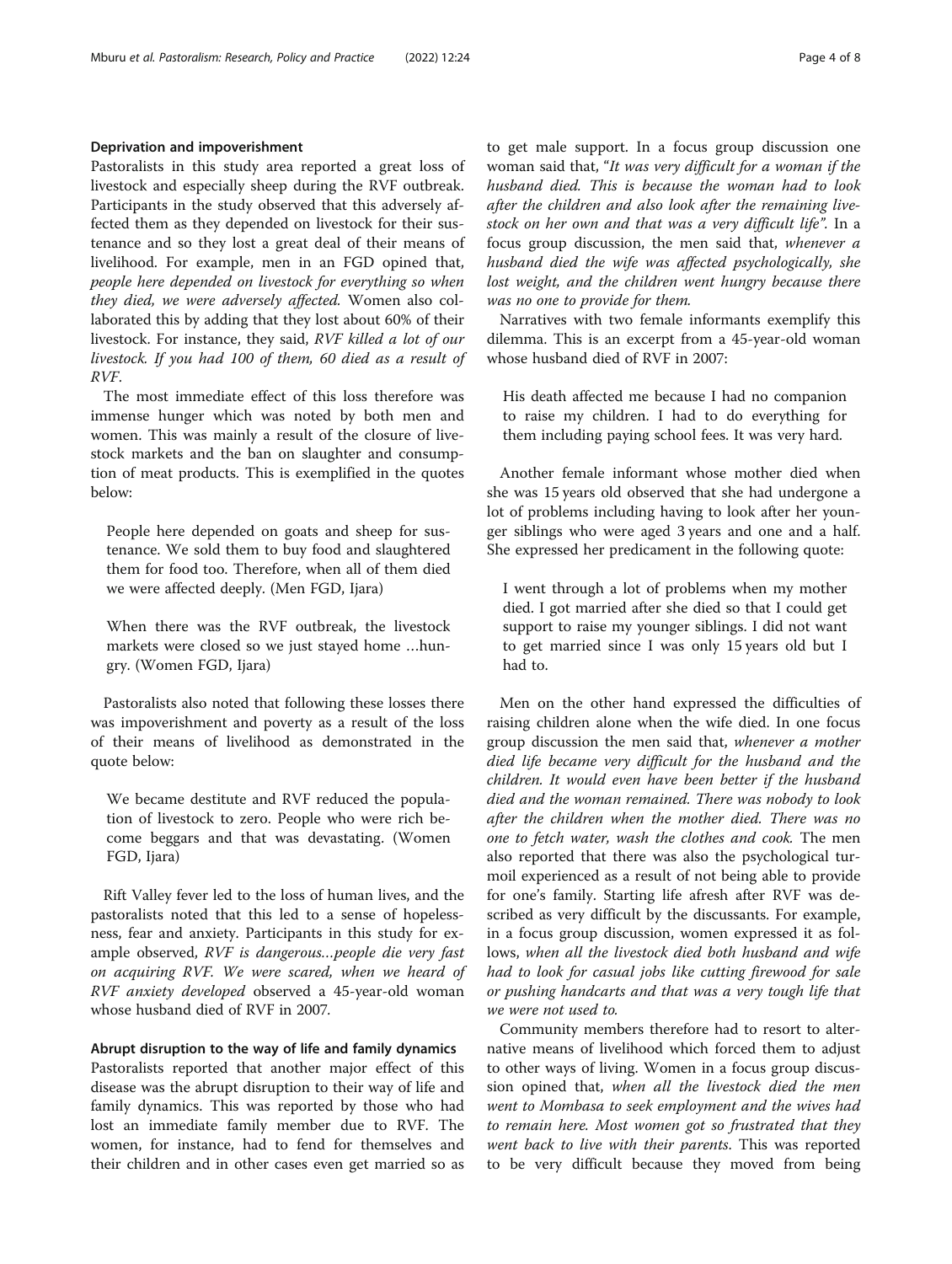owners of livestock to becoming herdsmen, loaders and cart pushers in local towns to make a living. This is exemplified below:

There is even a village in Garissa called "iskadek" which means "just surviving". It is behind Garissa High School and 100% of the people there are from Ijara. They went there after the RVF outbreak in 1997 and all of them lost their livestock. So, they went to start life again as cart pushers and loaders. Others became herdsmen for other people and this really affected them psychologically. (32-year-old male)

#### Mistrust of the formal healthcare system

Pastoralists reported that they did not trust the formal healthcare system during the RVF outbreak because most of those who sought hospital treatment died while those who used home and traditional remedies recovered. For example, men in one focus group discussion said that, the patients who were taken to hospital did not survive but those whom we refused to take to hospital survived. Participants observed that they administered various remedies at home which they believed would cure RVF such as raw blood, milk, honey and over-thecounter medicines such as paracetamol. Furthermore, the Koran was read aloud to the RVF patients and this was believed to assure recovery from the disease. There were rumours too of suspicious activity by clinicians especially foreign doctors in hospitals that led to the death of RVF patients as shown in the excerpt below:

A 57-year-old man whose son was sick was interviewed and he collaborated this observation as expressed in the following narrative:

I refused for the doctors at the hospital to attend to him because I had heard rumors that the doctors were administering a lethal injection to the patients. I took him back home and by then he was still bleeding from the nose. At home we continued reading the Koran to him and he fully recovered despite the fact that he was very sick. Those who remained in hospital all died.

The following narratives by caregivers of RVF patients in the last outbreak also support these sentiments:

Narrative 1: Thirty-five-year-old male whose brother was infected with RVF but recovered

My brother was then 28 years old and a herdsman and in Garissa at the time of his illness. I heard that he was sick and I travelled to Garissa where I found him very sick and unconscious. He was bleeding from his nose and had wounds all over his body. He and other RVF patients were together outside under a tent. Since people said that RVF had no cure, I decided to take him back home with me. I slaughtered a goat and he took some soup. After 7 days he started recovering. I gave him honey and water and he recovered fully after 14 days. At home I was able to take good care of him since all they did at hospital was give him blood intravenously. All the people who remained in the hospital died and they were more than 100. I think it is because the doctors from abroad were injecting medicine to RVF patients to try and see if it would work. After all there was no cure for RVF.

# Narrative 2: Thirty-year-old male whose father died of RVF in 2007

My father was 63 years old at the time and a cobbler. He got sick for only 6 days, 3 at home and 3 in the hospital. He first developed a fever for which we gave him paracetamol and malaria tablets. The fever did not go away and he also complained of joint pains. Then he started bleeding from the nose, upper jaw and had bloody diarrhea. When he started bleeding that is when we took him to the hospital where the local doctor administered water and quinine intravenously. And then some foreign doctors from abroad came and they gave my father an injection and he started having a lot of pain and died. When he was being treated by the local doctor, he was getting better but the injection from the other foreign doctor made him worse. We believe these foreign doctors accelerated people's death to prevent RVF from spreading.

On the contrary, one respondent who was treated and recovered in a health care facility was glad that he was treated and recovered in spite of the gravity of his illness. He gave the following narrative:

Narrative 3: Forty-nine-year-old male who was infected with RVF and survived

I was herding cattle at the time when I got sick. I had a headache, vomiting and severe diarrhea and general body weakness. I stayed at home for 7 days before going to a health care facility. At first, I did not want to go to the hospital because I thought it was a minor illness which would go away on its own. People said that you only went to the hospital if you wanted to die since all those who went to the hospital died…and that is what I was afraid of. I therefore consumed raw blood from a goat as well as animal fat and milk mixed with water so that I could have diarrhea and recover. However, I did not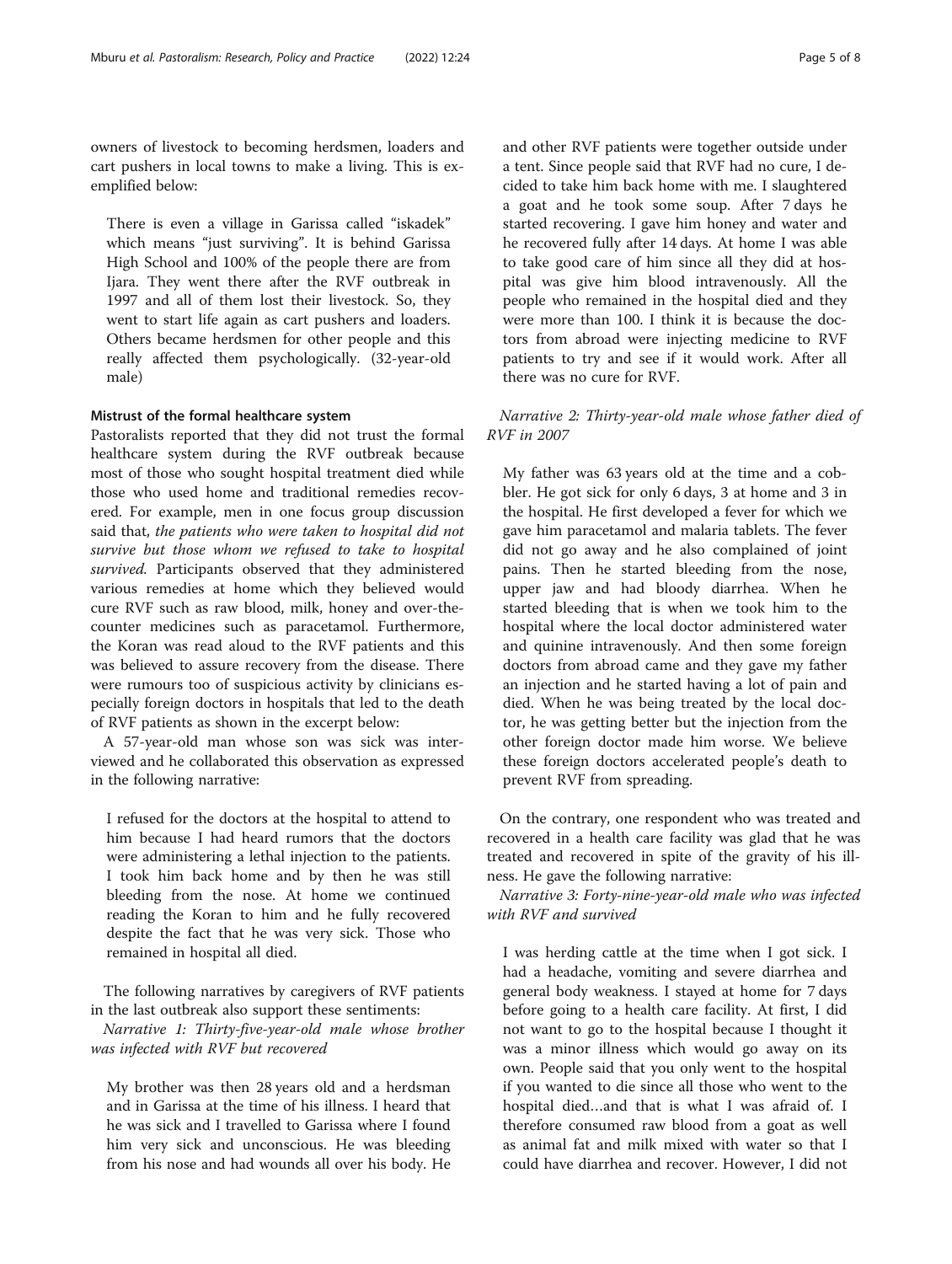recover and I went to a health facility. At the hospital I was given water intravenously. Then a more senior doctor came in a helicopter and gave me medicine and that medicine made me recover. I was admitted for 5 days in total and I recovered fully.

# **Discussion**

Our study sought to understand the effects of RVF as perceived by the pastoralists and their experiences with formal and informal health care during an outbreak of this disease. First, this study showed that deprivation and impoverishment was a major consequence of this disease. The pastoralists lost a lot of livestock, especially sheep. The participants in this current study noted that the great loss of livestock and livestock-related income led to the loss of sustenance for the community since livestock provided them with meat, milk, skin, hide and income. This directly affected them as they lacked food due to their dependence on animal-sourced foods. The closure of livestock markets and ban on the slaughter of animals caused them to lose income and thus their major source of livelihood. Studies have shown that many animals die during an RVF outbreak especially young animals, which affects food availability and the livelihoods of pastoralists (Bett et al. [2010\)](#page-6-0). Similarly, in Tanzania and Kenya, many pastoralists were unable to obtain food due to the loss of livestock, reduced milk production and ban on slaughter and sale of livestock following RVF outbreaks (Bett et al. [2010;](#page-6-0) Chengula et al. [2013a](#page-6-0), [b](#page-6-0); Muga et al. [2015](#page-7-0)).

The role of RVF in perpetuating poverty especially in rural communities has clearly been demonstrated in previous studies (LaBeaud et al. [2008](#page-7-0); Molyneux et al. [2011](#page-7-0); P. Munyua et al. [2016a](#page-7-0), [b\)](#page-7-0). This is not only as a result of losses from livestock deaths and production but also from intervention measures such as ban on the sale of animal products and the closure of livestock markets (Peyre et al. [2015\)](#page-7-0). In one study conducted in Kenya, the death of the new crop of newborn livestock as a result of RVF led to long-term impoverishment for the pastoralists since livestock were their source of food, livelihood and cultural value (LaBeaud et al. [2008\)](#page-7-0). This disturbance in herd dynamics therefore has long-term effects for pastoralists due to abortions in 90–100% of livestock cases as experienced by livestock producers (Peyre et al. [2015](#page-7-0)). Other studies demonstrated that the ban on slaughter and the restriction of animal movement caused a devastating impact on livelihoods as the majority of the people depended on livestock for survival (Breiman et al., [2008;](#page-6-0) Nguku et al., [2010\)](#page-7-0). Notably, the impact of RVF to pastoralists' livelihood and wellbeing is complex because livestock is not only a source of income but a source of cultural pride and identity (Peyre et al. [2015](#page-7-0); Reidpath et al. [2011;](#page-7-0) Sindato et al. [2012\)](#page-7-0). Unfortunately, too, these outbreaks occur in regions that are least capable of dealing with them (Balkhy and Memish [2003](#page-6-0)). This is because of marginalization, poor infrastructure, illiteracy and lack of proper medical facilities (LaBeaud et al. [2008](#page-7-0)). Food insecurity, poverty and effects of livestock diseases therefore are closely intertwined. Poverty eradication therefore becomes a challenge. Endemic zoonoses therefore are an impediment to reducing world poverty.

We did establish that people died during the RVF outbreaks leading to devastating consequences to their families. These consequences included the inability to meet basic needs including funds for education as a result of the death of the breadwinner. The study also established that disruption of family life occurred as husbands went to other towns to look for employment and women had to fend for themselves and their children and in other cases even get married so as to get male support. Men whose wives had died also found it very difficult to look after their children. There was also the psychological turmoil of losing close relatives. Similarly, an assessment of the RVF outbreak of 2006/2007 in Kenya noted that more than 450 people died, most of them in Garissa County (Macharia et al. [2010](#page-7-0)). In another study by Njenga et al. [\(2010a](#page-7-0), [b,](#page-7-0) [c](#page-7-0)), the case fatality rate for patients hospitalized with RVF was reported to be very high. In one instance between December 14 and December 20, 2006, 11 out of the 12 patients admitted with RVF at the Garissa Provincial General Hospital with RVF died (Njenga et al. [2010a,](#page-7-0) [b,](#page-7-0) [c](#page-7-0)). Similarly, others have noted that food insecurity and psychological stress are a major result of RVF especially among pastoralists (Chengula et al. [2013a](#page-6-0), [b](#page-6-0); Sindato et al. [2012](#page-7-0)).

This study found that home-based treatment for RVF was preferred over hospital-based care. Study participants argued that in the last RVF outbreak in 2006/ 2007, all the RVF patients who were treated at home recovered and those who went to the hospitals died. The findings of this study showed that people suspected to be suffering from RVF were treated using raw goat blood, milk, honey and over-the-counter medicines such as paracetamol. In addition, they had the Koran read to them by a local Islamic leader. They added that they were suspicious of the treatment being administered in hospitals especially by foreign doctors. Some studies observed that the majority of the participants reported that they would seek conventional care for RVF (de St. Maurice et al. [2018](#page-6-0); Shabani et al. [2015\)](#page-7-0). On the contrary, one study in Uganda found that alternative providers including traditional and spiritual healers were used in seeking treatment for RVF (Bowmer [2020\)](#page-6-0). Rural populations are known to utilize traditional healers because they are accessible, affordable and trusted by the community (Graz et al. [2011](#page-6-0); Miguel et al. [1998\)](#page-7-0). Traditional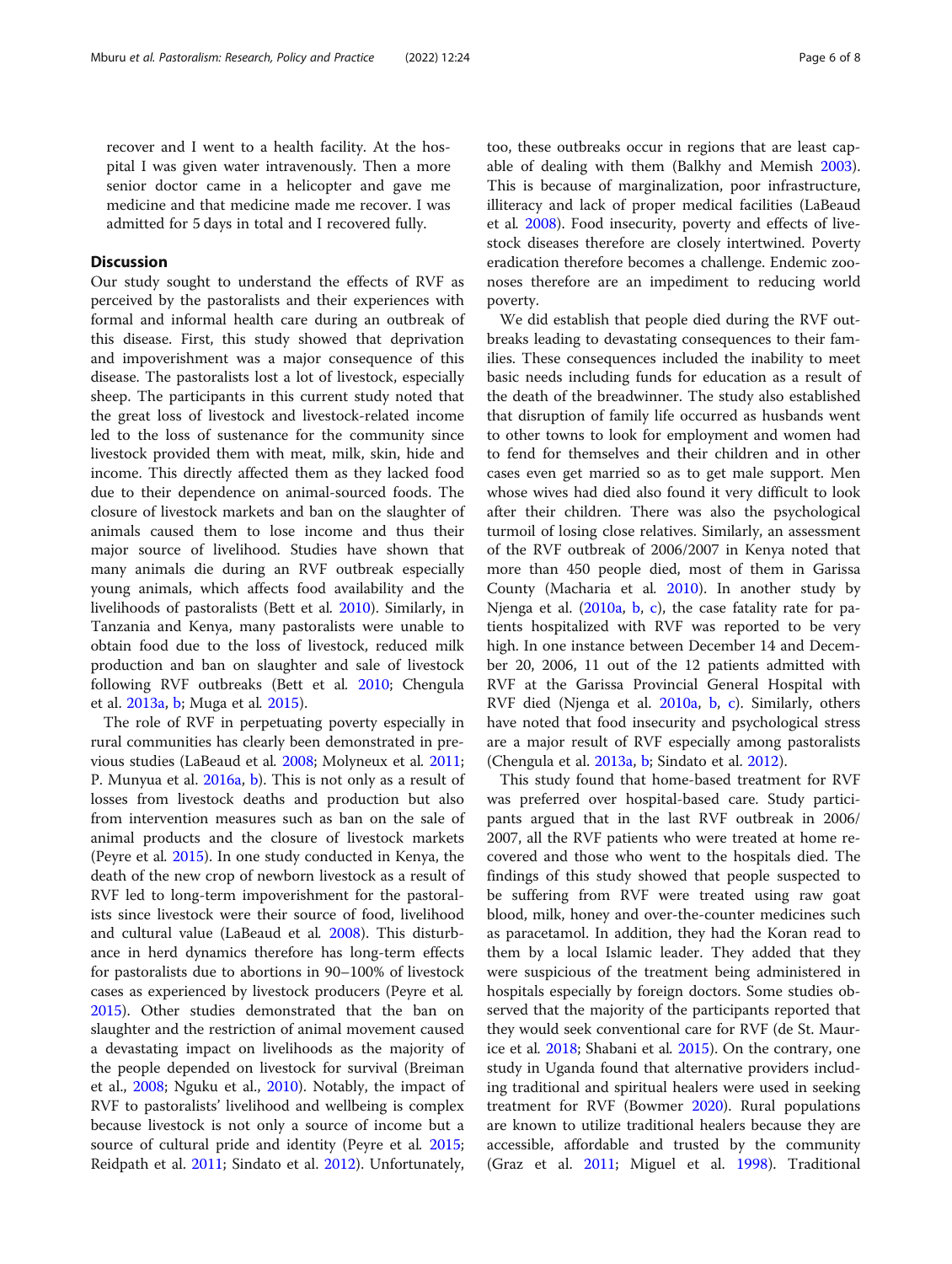<span id="page-6-0"></span>medicine thus is often valued because it is perceived to be more effective than conventional medicine (Makundi et al. [2006\)](#page-7-0).

## Limitations of the study

This study entailed the use of qualitative data to understand the impact of RVF on a pastoralist community. Although the results of this study cannot be generalized, this study provides detailed and context-specific information that can be used to develop locally acceptable and relevant mitigation measures. This study utilized narratives and focus group discussions several years after the RVF outbreak which could have led to recall bias. Nevertheless, because the outbreak was very impactful due to the animal and human losses encountered, the data collected was valid and accurate. Future studies should quantitatively assess the economic impact of livestock and human losses and be conducted soon after an outbreak.

# Conclusion and implications

In conclusion, this study demonstrates that RVF impacted the community adversely especially because of the loss of large numbers of livestock, loss of human life and a disruption in people's way of life. This loss led to hunger, impoverishment, frustration, loss of self-worth, broken homes and poverty. In this regard, this study demonstrates the importance of community perceptions and qualitative assessments of the impact of the disease. These help in understanding the in-depth effects of a zoonotic disease in a community and putting into place mitigation measures that are practical, realistic and contextually relevant. Solutions need to help local people deal with both short- and long-term effects. Response programmes and mitigation strategies during an RVF outbreak ought to include nutrition programmes and other longer-term economic empowerment options.

#### Acknowledgements

We acknowledge the Food Safety and Zoonoses Research Program at the International Livestock and Research Institute (ILRI) in Nairobi (funded by the CGIAR research programme on Agriculture for Nutrition and Health (A4NH) led by (IFRI) and specifically Dr. Bernard Bett for facilitating the entire process of data collection.

#### Authors' contributions

Conceptualization: Bett, B and Bukachi, S. Data collection: Mburu, C. Formal analysis: Mburu, C and Bukachi, S. Funding acquisition: Bett, B. Writing of original draft: Mburu, C. Writing—reviewing and editing: Mburu, C, Bukachi, S and Bett, B. The authors read and approved the final manuscript.

#### Funding

This work was funded under the Dynamic Drivers of Disease in Africa Consortium (DDDAC), NERC project Number NE-J001570-1. This was funded with support from the Ecosystem Services for Poverty Alleviation (ESPA) programme. The ESPA programme was financed by the Department for International Development (DFID), the Economic and Social Research Council (ESRC) and the Natural Environment Research Council (NERC).

#### Availability of data and materials

All the data used in this study is available through the corresponding author.

#### **Declarations**

#### Ethics approval and consent to participate

This study was part of a larger study titled Dynamic Drivers of Diseases in Africa Consortium (DDDAC) carried out by the International Livestock Research Institute (ILRI). The ethical clearance was issued by the Ethical Review Committee of AMREF in Kenya. The research permit was obtained from the National Council of Science and Technology in the Ministry of Higher Education, Science and Technology. Verbal and written consent for participation in the study was sought from all the adults recruited. Only those who consented in writing to participate in the study were interviewed. No personal identifying information was collected. Additionally, to ensure anonymity and confidentiality of the participants, pseudonyms were used in the data collection tools and in the final report.

#### Consent for publication

Not applicable.

#### Competing interests

The authors declare that they have no competing interests.

#### Author details

<sup>1</sup>Institute of Anthropology, Gender and African Studies, University of Nairobi, Nairobi, Kenya. <sup>2</sup>International Livestock Research Institute (ILRI), Nairobi, Kenya.

#### Received: 3 June 2021 Accepted: 1 April 2022 Published online: 06 June 2022

#### References

- Balkhy, Hanan H., and Ziad A. Memish. 2003. Rift Valley fever: An uninvited zoonosis in the Arabian Peninsula. International Journal of Antimicrobial Agents 21 (2): 153–157. [https://doi.org/10.1016/S0924-8579\(02\)00295-9](https://doi.org/10.1016/S0924-8579(02)00295-9).
- Bett, Bernard, Jeffrey C. Mariner, Simon Kihu, Emmanuel S. Swai, Christine C. Jost, George Njogu, and Serge Nzietchueng. 2010. Epidemiological assessment of the Rift Valley fever outbreak in Kenya and Tanzania in 2006 and 2007. The American Journal of Tropical Medicine and Hygiene 83 (2\_Suppl): 65–72. [https://doi.org/10.4269/ajtmh.2010.09-0290.](https://doi.org/10.4269/ajtmh.2010.09-0290)
- Bowmer, A. 2020. Rift Valley fever: Local knowledge, health-seeking behaviours and attitudes towards vaccination in Southern Uganda. In SSHAP Case Study Issue 4. UNICEF, IDS and Anthrologica.
- Breiman, et al. 2008. Lessons from the 2006-2007 Rift Valley fever outbreak in East Africa; implications for prevention of emerging infectious diseases. Future Virology 3 (5): 411–7.
- Bukachi, Salome A., Simiyu Wandibba, and Isaac K. Nyamongo. 2017. The socioeconomic burden of human African trypanosomiasis and the coping strategies of households in the South Western Kenya foci. Edited by Oladele B. Akogun. PLOS Neglected Tropical Diseases 11 (10): e0006002. [https://doi.](https://doi.org/10.1371/journal.pntd.0006002) [org/10.1371/journal.pntd.0006002](https://doi.org/10.1371/journal.pntd.0006002).

Chengula, Augustino A., Robinson H. Mdegela, and Christopher J. Kasanga. 2013a. Socio-economic impact of Rift Valley fever to pastoralists and agro pastoralists in Arusha, Manyara and Morogoro regions in Tanzania. SpringerPlus 2 (1): 549. [https://doi.org/10.1186/2193-1801-2-549.](https://doi.org/10.1186/2193-1801-2-549)

- Chengula, Augustino A., Robinson H. Mdegela, and Christopher J. Kasanga. 2013b. Socio-economic impact of Rift Valley fever to pastoralists and agro pastoralists in Arusha, Manyara and Morogoro regions in Tanzania. SpringerPlus 2 (1): 549. [https://doi.org/10.1186/2193-1801-2-549.](https://doi.org/10.1186/2193-1801-2-549)
- de St. Maurice, A., L. Nyakarahuka, L. Purpura, E. Ervin, A. Tumusiime, S. Balinandi, J. Kyondo, et al. 2018. Rift Valley fever: A survey of knowledge, attitudes, and practice of slaughterhouse workers and community members in Kabale District, Uganda. Edited by Patricia V. Aguilar. PLOS Neglected Tropical Diseases 12 (3): e0006175. <https://doi.org/10.1371/journal.pntd.0006175>.
- Evans, B. 2006. The social and political impact of animal diseases. Vet Ital 42: 8. Graz, Bertrand, Andrew Y. Kitua, and Hamisi M. Malebo. 2011. To what extent can traditional medicine contribute a complementary or alternative solution to malaria control programmes? Malaria Journal 10 (S1): S6. [https://doi.org/1](https://doi.org/10.1186/1475-2875-10-S1-S6) [0.1186/1475-2875-10-S1-S6](https://doi.org/10.1186/1475-2875-10-S1-S6).